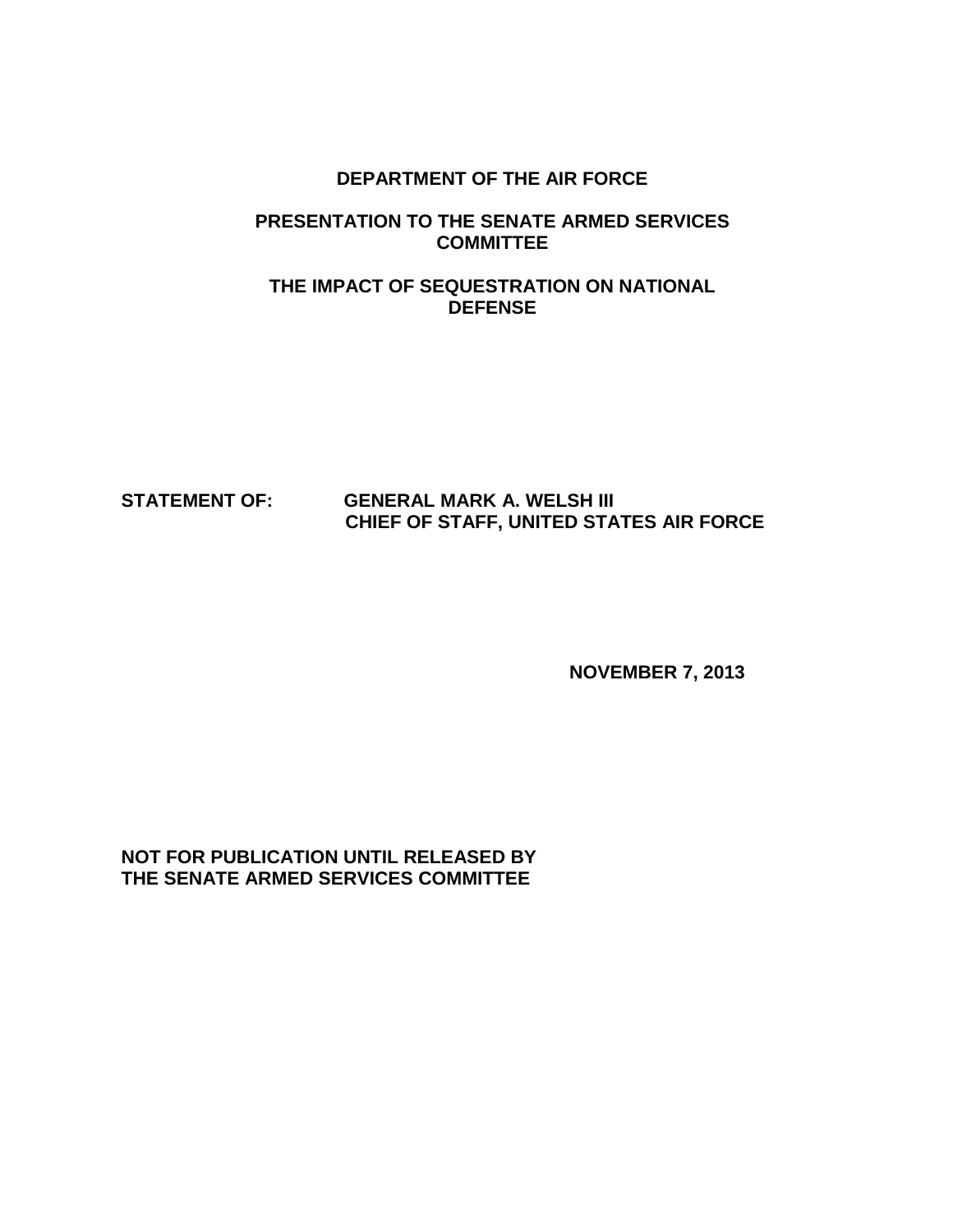Chairman Levin, Ranking Member Inhofe, and members of the committee, it's an honor to appear before you. Thank you for your continued support of our Airmen and their families.

The United States Air Force is the very best at what we do. We hire the best people we can find and train them better than any other airmen in the world. We bring five core missions to our great joint warfighting team. Those missions haven't fundamentally changed since we became a separate service in 1947. We still do (1) air superiority (we've added space superiority), (2) intelligence, surveillance, and reconnaissance (ISR), (3) rapid global mobility, (4) global strike, and (5) command and control. We do these missions in and through three domains—air, space, and cyberspace. The result of the great work our Airmen do in those mission areas is *Global Vigilance, Global Reach*, and *Global Power* for America.

Our Airmen know this, and are proud of the critical role they play in our Nation's defense. My job is to ensure that whenever America calls, our Airmen are capable of fighting and winning our Nation's wars. As we plan for various budget scenarios, we seek to be ready in 2014 for a full range of combat operations, while also building an Air Force capable of executing our five core missions against a determined, well-armed, and well-trained adversary in 2023 and beyond.

We know the Air Force has a role in helping our Nation get its fiscal house in order. However, the abrupt and arbitrary nature of sequestration drives the Air Force into a "ready force today" versus a "modern force tomorrow" dilemma. This dilemma is dangerous and avoidable. If we are given the flexibility to make prudent cuts over time, we can achieve the savings required under current law. However, sequestration robs us of that flexibility. We're left with options that simply don't make business sense. We need your help. We need funding bills that give us stability so we can achieve real savings in a strategically and managerially sound way.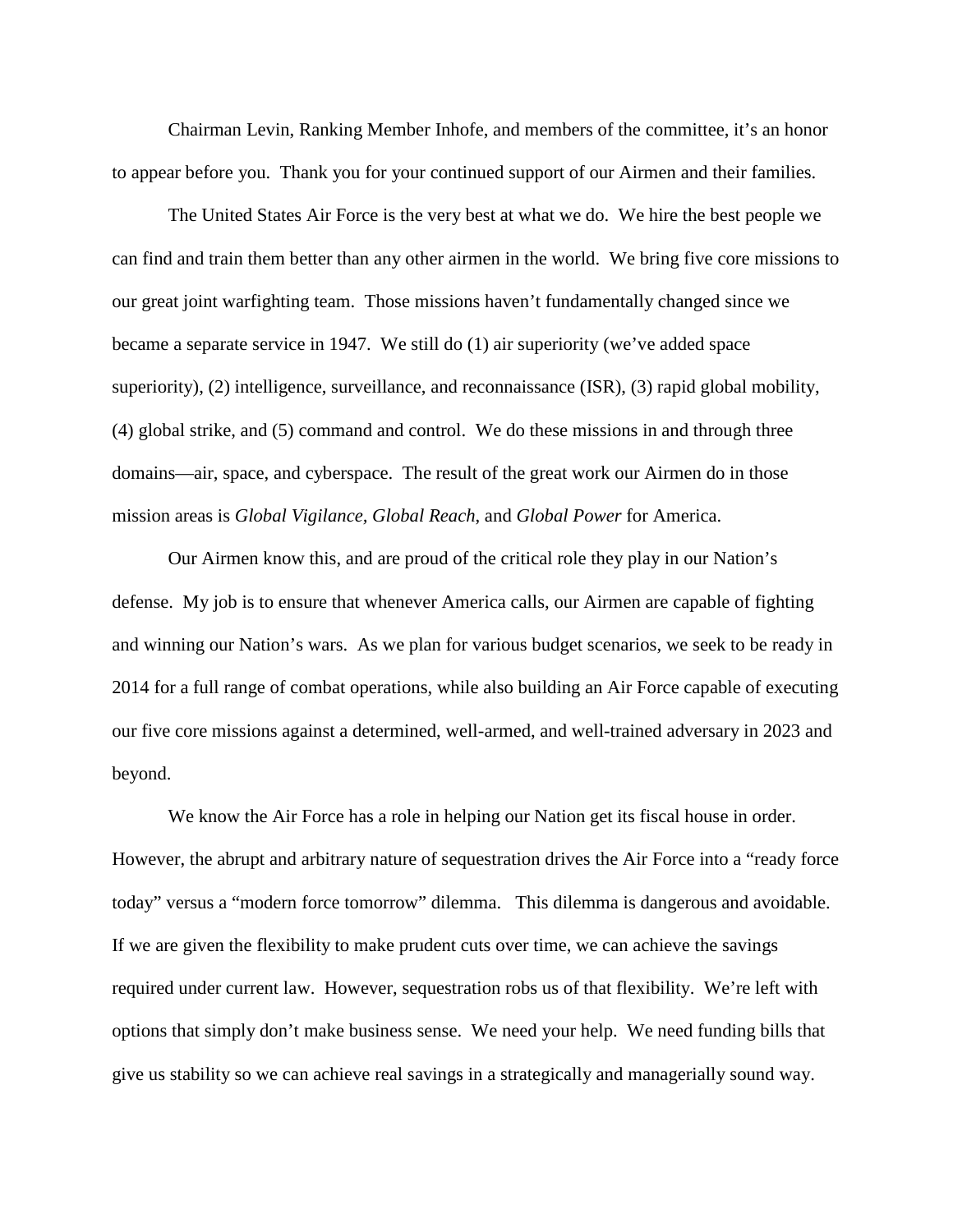## **Guiding Principles**

Sequestration has forced the Air Force and the entire Department of Defense (DoD) to plan for and react to a wide range of budget scenarios. This past March, Secretary Hagel directed the Department to conduct a Strategic Choices and Management Review (SCMR) to help prepare for some of these scenarios. The SCMR analyzed every aspect of the defense establishment to find savings while preserving the key tenets of the Defense Strategic Guidance.

As a result of the SCMR, the Air Force established four guiding principles to steer our strategy and budget processes. (1) No matter the size of our force, we must remain ready for the full spectrum of military operations. (2) When forced to cut capabilities (tooth), we must also cut the associated structure and overhead (tail). (3) We will maximize the contribution of the Total Force. And, (4) we will remain strategy driven by focusing on the unique capabilities we provide the joint force and our ability to execute those capabilities against a high-end threat.

## **SCMR Findings**

1) In all of the budget scenarios we considered, we need flexibility. Compensation reform and infrastructure reduction are critical. If they are not addressed, then the cuts must come entirely from readiness and modernization. This will result in reduced combat power from a smaller, less capable, and less ready force, thereby increasing national security risk. We appreciate the reprogramming assistance Congress has provided, and will seek continued congressional support in transferring money between appropriations.

2) The SCMR found that, over time, the DoD could achieve the level of cuts required under current law, but there is no strategically and managerially sound approach to close that gap within the next few years. If we must make cuts of this magnitude immediately, the draconian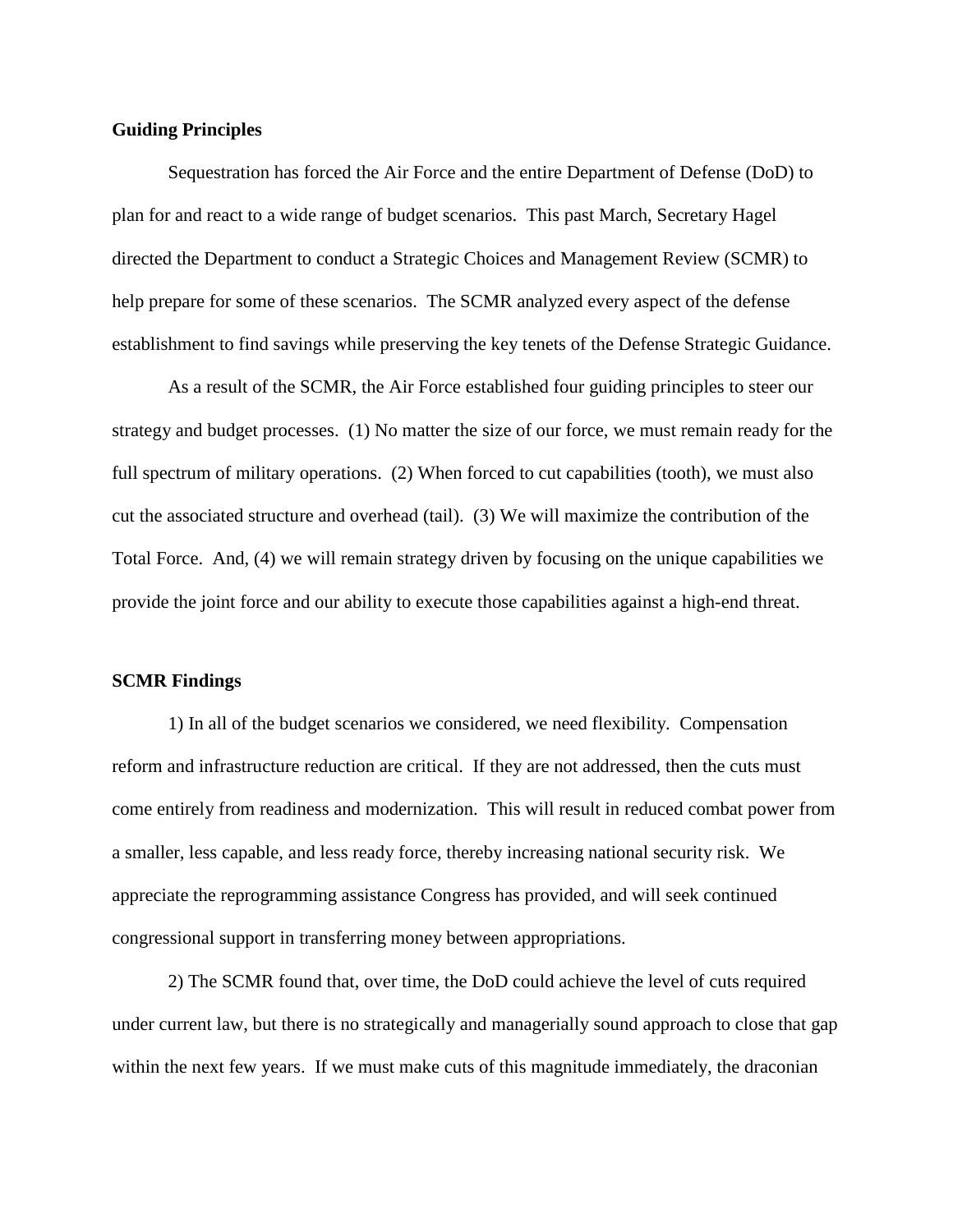measures that we're forced to take will have serious negative effects on people, weapons systems, munitions accounts, readiness, and modernization.

3) The SCMR found that the President's fiscal year 2014 (FY14) budget proposal is the most prudent option of those currently being considered. Force reductions in this scenario will still be necessary, but if accompanied by efficiency and compensation reforms, they can be made in a way that minimizes the additional risk to our national defense.

## **Sequestration Near-term Impacts**

We understand the national fiscal challenge, and the defense budget can be cut, but the abrupt, arbitrary mechanism of sequestration is not the right approach. As the Vice Chairman of the Joint Chiefs of Staff said, "We don't know how much money we're going to have. We don't know when we will know how much money we're going to have. And we don't know what the rules are going to be when we know." As a result, if sequestration continues, the Air Force will not be able to meet the current defense strategy.

The FY13 effects of sequestration are well documented. We were forced to stand down 31 squadrons, including 13 combat-coded squadrons. An additional seven squadrons were reduced to flying rates that only enable proficiency in basic tasks, such as takeoff and landing. It will now cost a minimum of 10 percent more flying hours to retrain these squadrons than it would have to simply keep them trained all along.

In addition, we were forced to break faith with our civilian Airmen by furloughing 164,000 civilians, including Guard and Reserve civilian technicians, for eight hours a week, over a six week period. On top of the financial hardship of losing 20 percent of their pay during this period, we as an Air Force lost 7.8 million man-hours of productivity affecting every mission area, including some where civilians are the entire mission area, such as Air Education and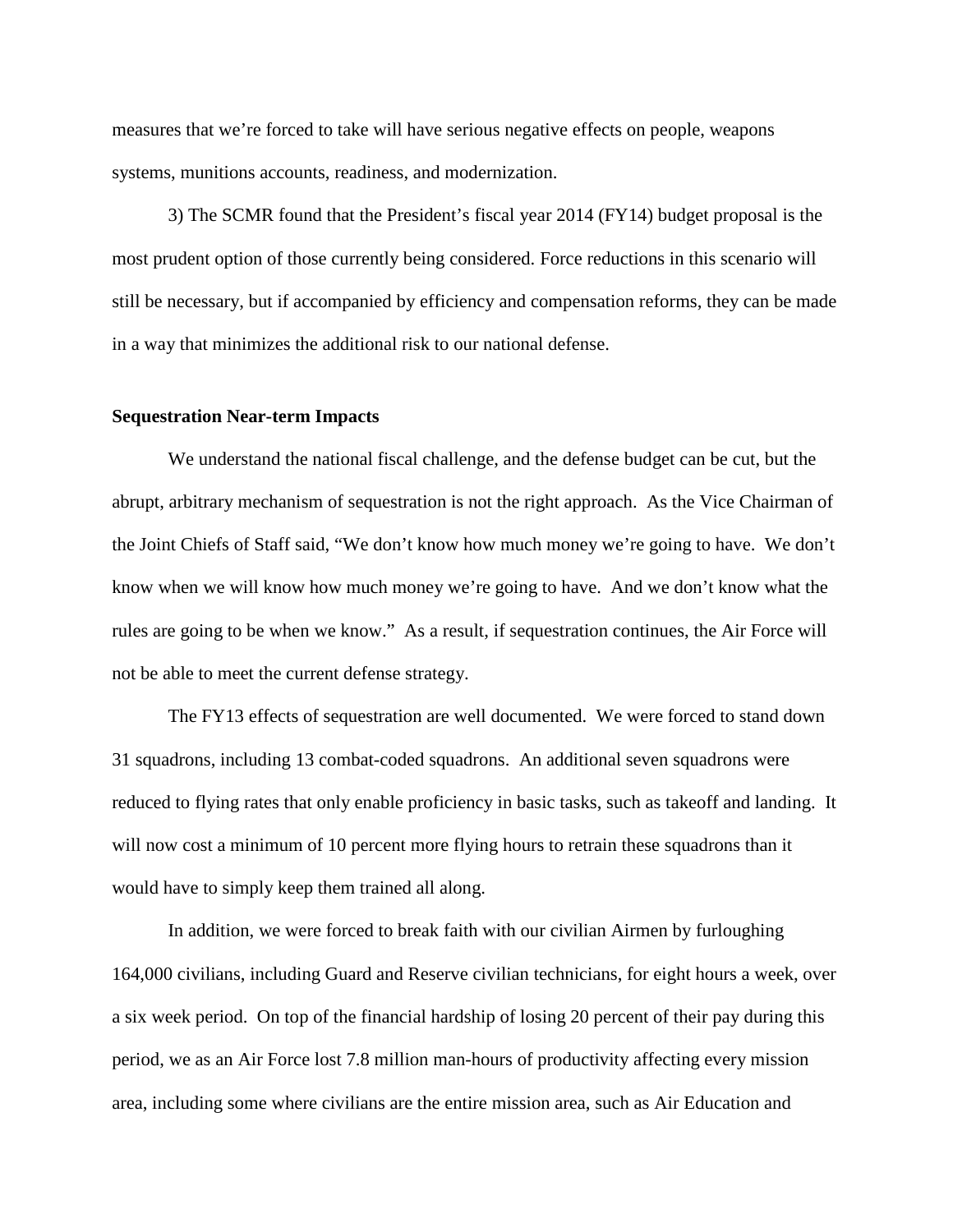Training Command aircraft maintenance. Sadly, we also sent a message to our civilian Airmen that we don't sufficiently value their contributions. It will take us years to earn back their trust.

If the reduced discretionary caps, with the threat of sequestration, remain in place for FY14, we could be forced to cut flying hours by as much as 15 percent. As a result, many of our flying units will be unable to fly at the rates required to maintain mission readiness for three to four months at a time, we'll cancel or significantly curtail major exercises, and we'll reduce our initial pilot production targets. We have no plans to furlough civilians in FY14.

Sequestration also impacts our space mission. Continued sequestration would force us to reduce our network of space launch, on-orbit, and missile warning sensors to single points of failure. Specifically, we would turn off redundant systems and reduce routine maintenance on the primary systems. Furthermore, it would slow our ability to determine whether space mishaps (collisions in space) are equipment failures, hostile actions, or environmental events.

#### **Continuing Resolution**

On top of sequestration's current impacts, the longer we are forced to operate under a continuing resolution, the greater the damage in FY14 and beyond. In FY13, we paid much of our sequestration bill with prior year unobligated funds which we no longer have. Meanwhile, our bow wave of future bills continues to grow. For example, we're currently doing only critical infrastructure sustainment, we're in a civilian hiring freeze, and we have a large backlog of aircraft that need to go to the depot. A continuing resolution would not allow us to address this bow wave, we wouldn't be able to start new programs, and it would take away the little flexibility we currently have. Beyond these near-term effects, if reductions of this magnitude continue, we will be forced to pursue the following long-term actions in force structure, readiness, and modernization.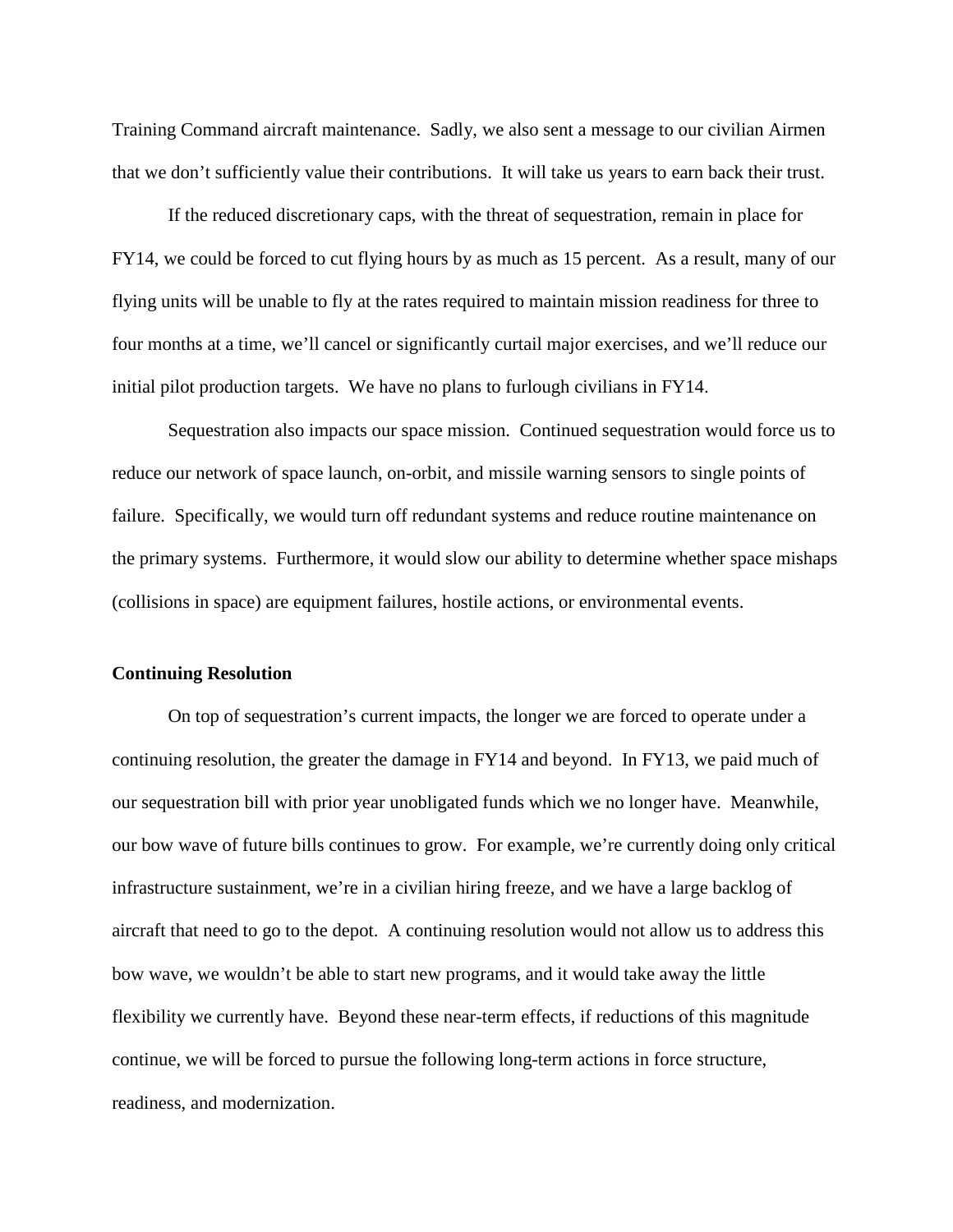## **Sequestration's Long-term Impacts to…**

## Force Structure

We will be forced to get smaller…both in terms of people and aircraft. When I entered the Air Force in 1976 we had 725,000 Total Force military Airmen, including 585,000 on active duty. Today we have 506,000 Total Force military Airmen with only 329,000 on active duty. There is a limit to how small we can get and still fulfill the DSG because our "supply" of forces is equal to the strategic "demand" with almost no margin in capacity. If the reduced discretionary caps continue, over the next five years we may be forced to cut approximately 25,000 (five percent) Total Force Airmen and approximately 550 (nine percent) aircraft.

Although we employ fewer people, compensation costs continue to climb at unsustainable rates. Together we must address the issue of compensation or it will consume our warfighting spending over the next few decades. Our Airmen and retirees deserve every dollar they earn. However, we need to find the right balance going forward and slow the rate of growth in compensation. Specifically, I think we need to look at slowing pay raises, reforming how housing allowances are determined, and restructuring health care to ensure world-class care at a sustainable cost. We also need to find the right Total Force mix and maximize the unique benefits of the Guard and Reserve, who serve as critical force multipliers.

In terms of aircraft, the same story holds true. We are currently smaller and older than ever before. Our aircraft inventory averages 24 years old and the mainstays of our bomber and air refueling fleets are both from the Eisenhower era (B-52 & KC-135).

As we seek to find savings in aircraft force structure, we will prioritize global, long-range capabilities and multi-role platforms that are required to operate in highly contested environments. Moreover, because every aircraft fleet has relatively fixed costs such as depot, training programs, software development, weapons integration, spare parts, and logistics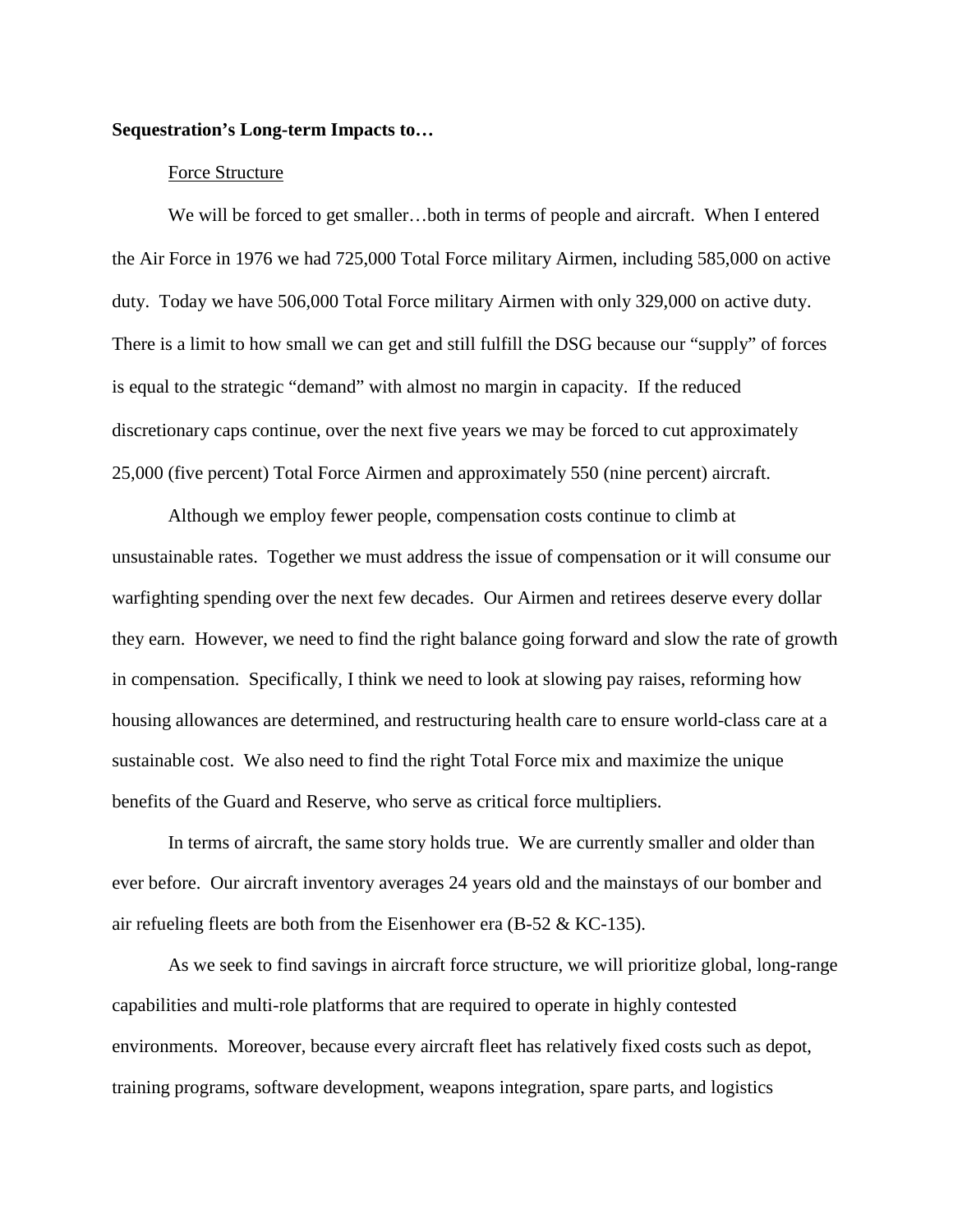support…only by divesting entire fleets rather than aircraft from multiple fleets will we achieve savings measured in the billions rather than "just" millions of dollars. Therefore, we may have to divest entire fleets with less relevance in highly contested airspace, as well as platforms where we have excess capacity when measured against the DSG.

As we get smaller, our excess infrastructure will continue to grow. We will seek savings by collocating people and aircraft based on most efficient use of people and space. We will continue to seek congressional approval to begin the base realignment and closure process. While we know we'll lose capacity, we'll work hard to retain the warfighting capability to be ready in 2014 for any required operations, and to ensure we're able to execute our five core missions in 2023 against a high-end threat.

## Readiness

When the Air Force talks about readiness, we're talking about our ability to quickly respond to our Nation's demands with Airpower delivered by Airmen who are appropriately trained and equipped to accomplish the mission at hand…and then return home safely. Under the reduced discretionary caps or if we're further sequestered, our ability to do this is severely threatened. Therefore, we will protect readiness to the maximum extent of our authority.

Our Air Force has performed exceptionally well over the last 22 years in a variety of combat and humanitarian operations. However, this high operational tempo has come at a cost to our training and readiness. Since 2003, we've honed our skills in counter-insurgency warfare in Iraq and Afghanistan at the expense of full-spectrum training. For this reason, now more than ever, it is vital to ensure readiness across the full-spectrum of operations. We need to continue advanced training in exercises like Red Flag and weapons school classes. We build international warfighting partnerships and develop PhD level instructors in these training areas. If we don't train for all scenarios, including a future high-end fight, we are forced to accept unnecessary risk.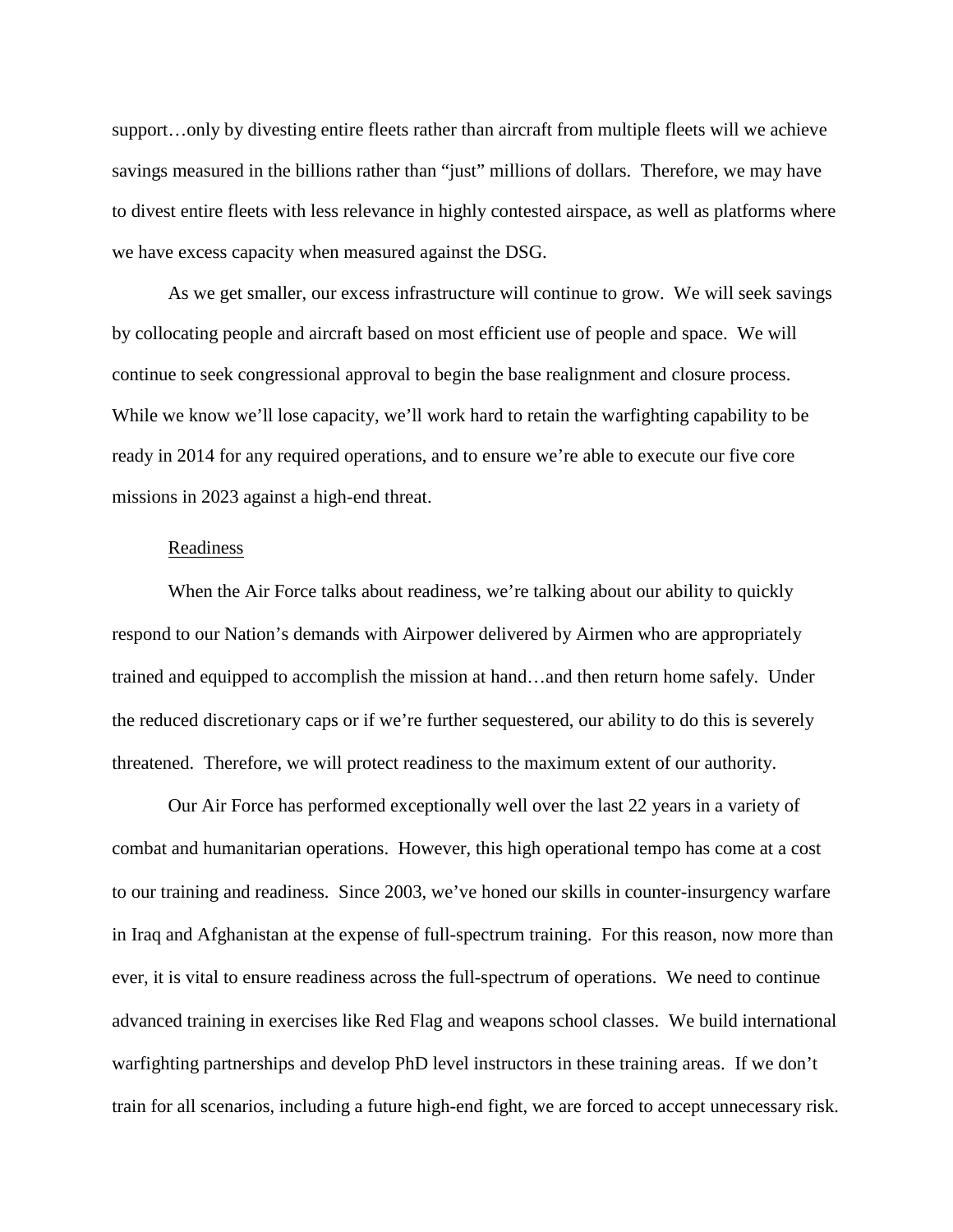Risk for the Air Force means we may not get there in time, it may take the joint team longer to win, and our people will be placed in greater danger.

In addition to full-spectrum training, our Air Force must be prepared to act at a moment's notice. Speed is an inherent advantage of airpower. Airpower offers the ability to rapidly deliver strategic effects anywhere on Earth. With intercontinental ballistic missiles, forward basing, stealth technology, tankers, bombers, strategic airlifters, and highly qualified special operations forces…we are a global Air Force that can hold any target at risk at any time. However, if our squadrons are grounded, if it takes weeks or months to generate global combat power, then we negate the responsiveness that is one of airpower's natural advantages and deprive our Nation of deterrence, diplomatic influence, and contingency options.

For these reasons, we will prioritize funding for training and readiness. Despite this prioritization, under a full sequestration reduction, we will still see significant eroding of our readiness in the near term. Whatever the funding level, we need congressional help to ensure that we have the budget flexibility to regain full-spectrum readiness and avoid a hollow force.

## Modernization

As with force structure and readiness, if the reduced caps under current law continue, our modernization forecasts are bleak. This funding level will impact every one of our modernization programs. These disruptions will, over time, cost more taxpayer dollars to rectify contract breaches, raise unit costs, and delay delivery of critical equipment. When it comes to future investment and modernization, the public may not recognize the effects of these reductions initially. The damage will be insidious. However, should we face a high-end threat in the future—the impact of not modernizing will be blatant and deadly. While failing to achieve national objectives in the next counter-insurgency fight would be distressing, losing a major full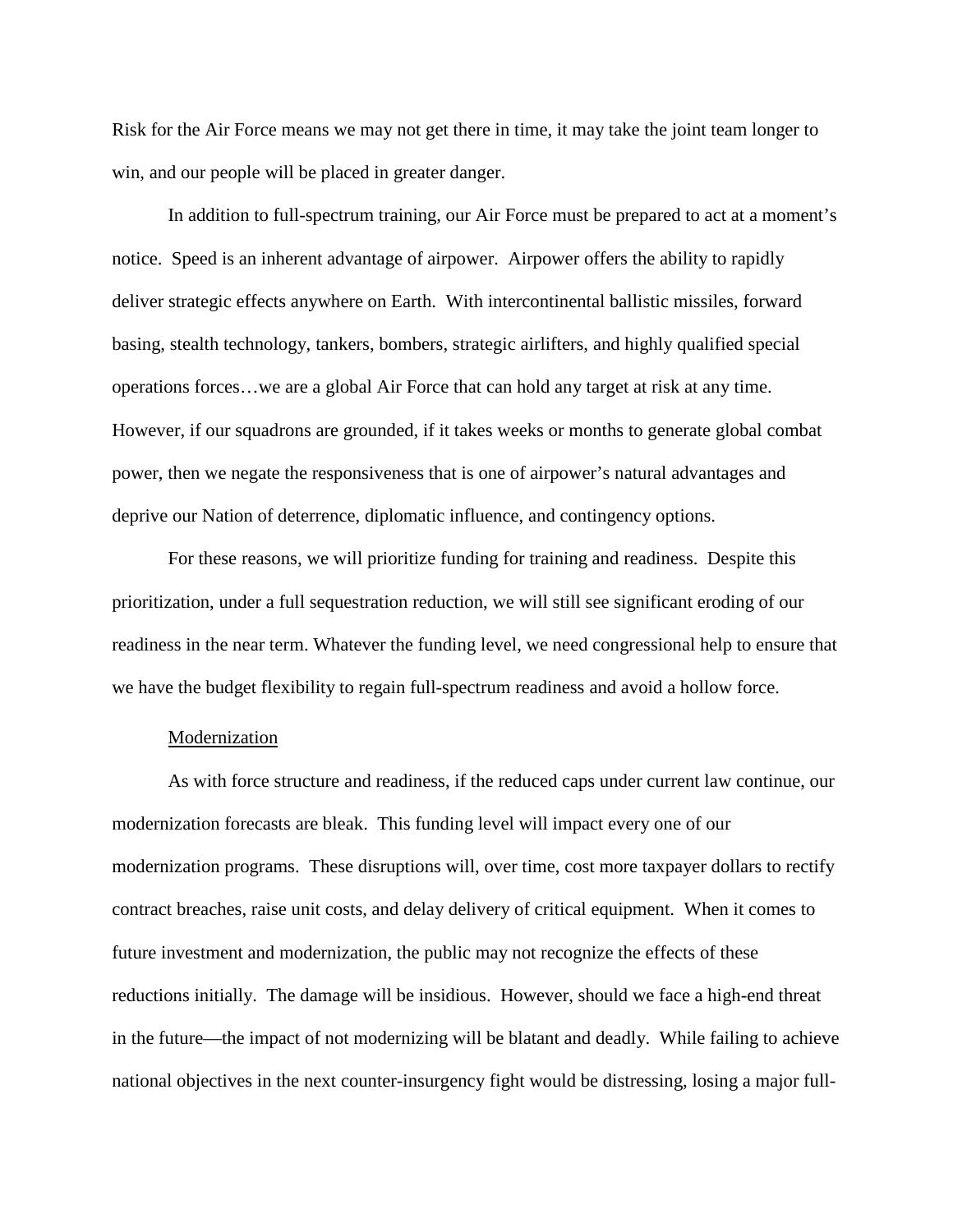spectrum fight would be catastrophic. If America expects its Air Force to dominate the skies in the future battlespace, modernization and recapitalization are not optional.

As we are forced to make tough decisions, we will favor recapitalization over modernization. We cannot continue to bandage old airplanes as potential adversaries roll new ones off the assembly line. For example, the backbone of our bomber and tanker fleets, the B-52 and KC-135, are as old as I am, and our fourth generation fighters average 25 years of age. That's why our top three acquisition priorities remain the KC-46, the F-35, and the Long Range Strike Bomber (LRS-B). The KC-46 will begin to replace our aging tanker fleet in 2016, but even when the program is complete in 2028 we will have replaced less than half of the current tanker fleet and will still be flying 200+ KC-135s. Similarly, our average bomber is 32 years old…we need the range, speed, survivability, and punch that the LRS-B will provide. Tankers are the lifeblood of our joint force's ability to respond to crisis and contingencies, and bombers are essential to keeping our Air Force viable as a global force. We must recapitalize these fleets.

The F-35 is essential to any future conflict with a high-end foe. The very clear bottom line is that a fourth generation fighter cannot successfully compete with a fifth generation fighter in combat, nor can it survive and operate inside the advanced, integrated air defenses that some countries have today, and many more will have in the future. To defeat those networks, we need the capabilities the F-35 will bring. For the past two years, the program has remained steadily on track; now it needs stability.

Sequestration-level cuts and/or an extended continuing resolution will severely threaten each of our top priority programs as well every single lower priority program. We cannot afford to mortgage the future of our Air Force and the defense of our Nation. Modernization is not optional, and it is required to execute our core missions against a high-end threat in 2023.